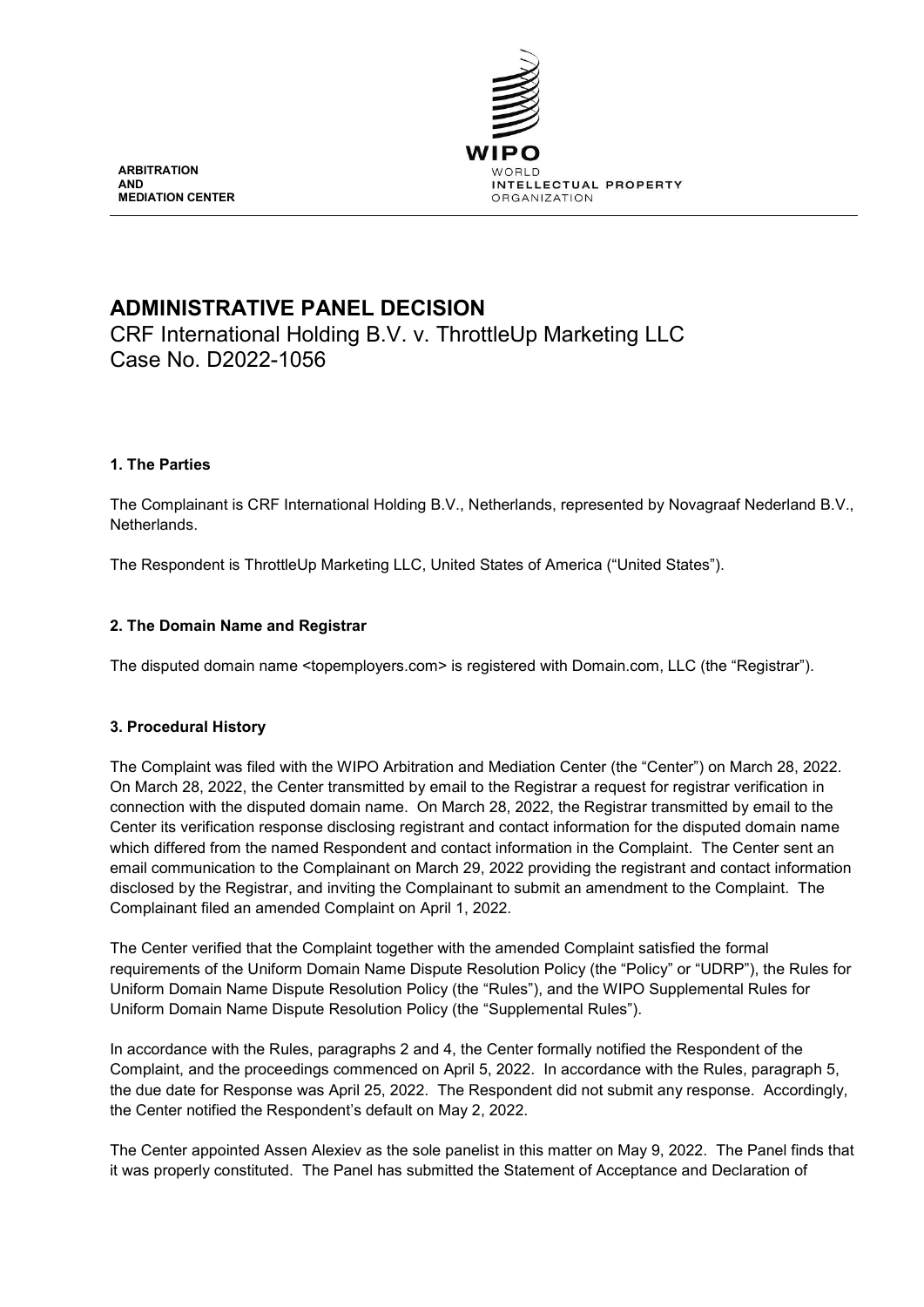#### page 2

Impartiality and Independence, as required by the Center to ensure compliance with the Rules, paragraph 7.

# **4. Factual Background**

The Complainant provides various services in the field of business and database management in addition to educational and certification services. It has 11 offices worldwide and has certified 1,857 companies as excelling in their roles as employers.

The Complainant is the owner of the following trademark registrations for the sign TOP EMPLOYERS INSTITUTE (the "TOP EMPLOYERS INSTITUTE trademark"):

− the Benelux trademark TOP EMPLOYERS INSTITUTE with registration No. 1392135, registered on June 5, 2019 for services in International Classes 35, 41, and 42;

− the International trademark TOP EMPLOYERS INSTITUTE with registration No. 1532814, registered on April 14, 2020 for services in International Classes 35, 41, and 42; and

− the United Kingdom trademark TOP EMPLOYERS INSTITUTE with trademark No. UK00801532814, registered on October 15, 2020 for services in International Classes 35, 41, and 42.

The Complainant is also the owner of the domain name <top-employers.com>, registered on January 13, 2009, which resolves to the Complainant's official website.

The disputed domain name was registered on October 19, 1999. It resolves to a parking webpage and contains pay-per-click ("PPC") links.

# **5. Parties' Contentions**

### **A. Complainant**

The Complainant submits that the disputed domain name is confusingly similar to its TOP EMPLOYERS INSTITUTE trademark, because it incorporates a substantial part of this trademark.

According to the Complainant, the Respondent has no rights or legitimate interests in respect of the disputed domain name. The Complainant maintains that it has used the TOP EMPLOYERS INSTITUTE brand intensively in commerce for many years and continues to do so. According to the Complainant, the use of the disputed domain name is meant to exploit the reputation of the Complainant's trademark and to use it for commercial gain, because the Respondent has parked the undeveloped disputed domain name through a parking service to gain monetary benefits, based on the traffic on the website. The Complainant states that as the disputed domain name does not refer to a functioning website it shows that the Respondent does not have a legitimate interest in respect to this. The Complainant notes that the Respondent has registered the disputed domain name in 1999, a reasonably long time to be able to develop a website and acquire a legitimate interest in respect of the disputed domain name.

According to the Complainant, the Respondent does not own any rights to a "top employers" trademark and has no relationship with the Complainant, who has not given any license to the Respondent to use the Complainant's trademark in the disputed domain name. According to the Complainant, the Respondent falsely creates the impression that the disputed domain name belongs to the Complainant. The Complainant adds that Internet users will be misled and assume that the websites are affiliated to each other or that the website under the disputed domain name is also owned by the Complainant. In the Complainant's view, since there is no commercial link between the owner of the disputed domain name and the Complainant, this tarnishes the TOP EMPLOYERS INSTITUTE trademark of the Complainant and is therefore unlawful against it.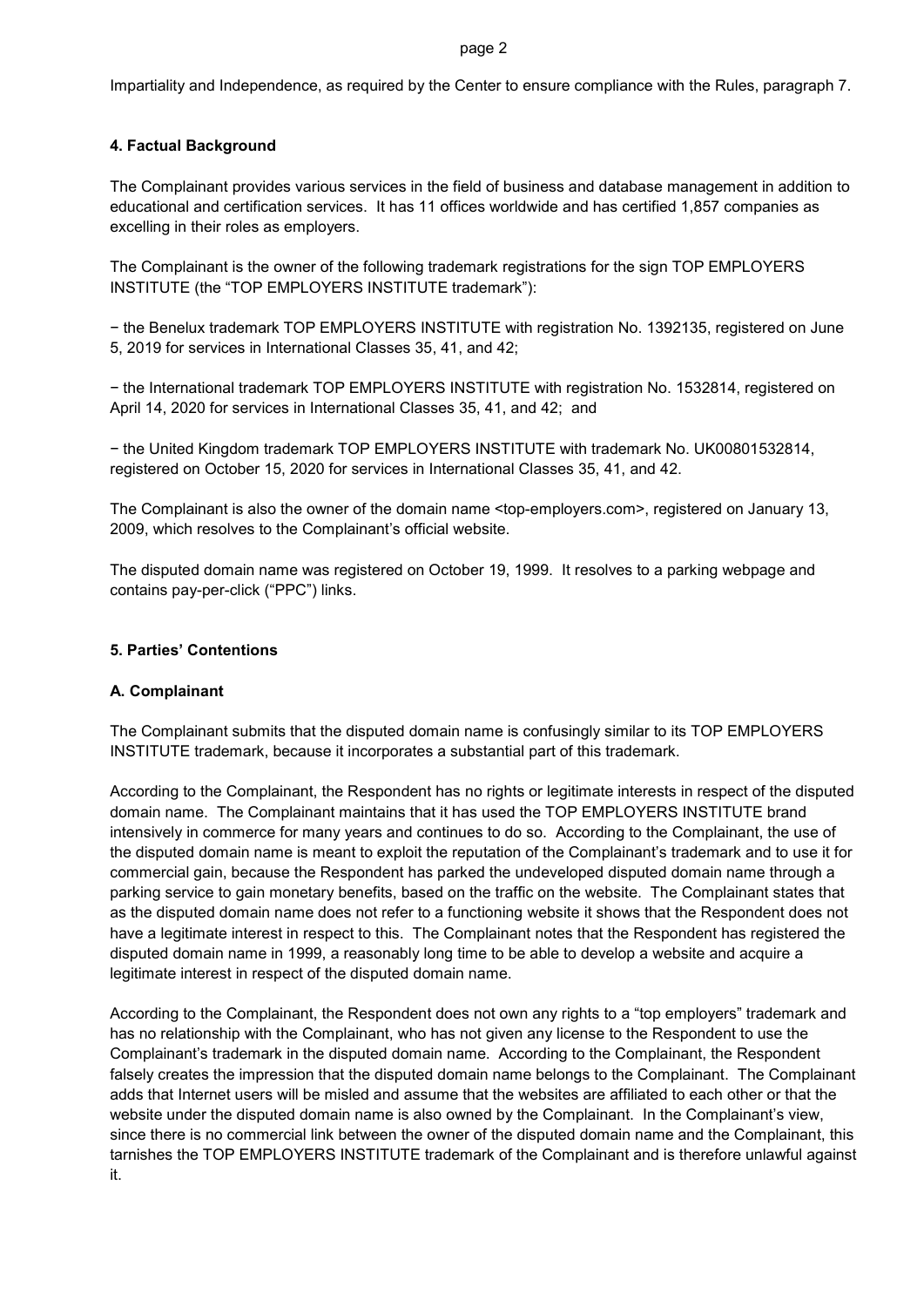#### page 3

The Complainant contends that the disputed domain name was registered and is being used in bad faith. According to it, the use and registration of the disputed domain name by the Respondent is in bad faith, as the Respondent has not used and is still not using it.

The Complainant adds that the Respondent's use of the disputed domain name could not constitute a *bona fide* offering of goods or services pursuant to paragraph 4(c)(i) of the Policy. The Complainant notes that the look and feel of the website under the disputed domain name is quite similar to the look and feel of the website of the Complainant since both websites use the same font for the texts, always in white letters and have big identically shaped buttons for redirecting to other components on the website. The Complainant states that the Respondent is trying to imitate the Complainant with the contents of its website as well which misleads the consumer and causes even more confusion. The Complainant concludes that the Respondent intentionally causes initial interest confusion and intentionally attempts to attract customers to its website for commercial gain. In the Complainant's view, even if a visitor of the Respondent's websites were to realize that he or she had been redirected to another website unconnected with the Complainant, nonetheless the initial interest confusion that lured the visitor in would also support a finding of bad faith.

# **B. Respondent**

The Respondent did not reply to the Complainant's contentions.

# **6. Discussion and Findings**

Pursuant to the Policy, paragraph 4(a), the Complainant must prove each of the following to justify the transfer of the disputed domain name:

(i) the disputed domain name is identical or confusingly similar to a trademark or service mark in which the Complainant has rights;

(ii) the Respondent has no rights or legitimate interests in respect of the disputed domain name; and

(iii) the disputed domain name was registered and is being used in bad faith.

# **A. Identical or Confusingly Similar**

The Complainant has provided evidence of the registration of the TOP EMPLOYERS INSTITUTE trademark and has thus established its trademark rights for the purposes of the Policy. This trademark was first registered only in 2019, which is twenty years after the registration of the disputed domain name. As discussed in section 1.1.3 of the WIPO Overview of WIPO Panel Views on Selected UDRP Questions, Third Edition ("[WIPO Overview 3.](https://www.wipo.int/amc/en/domains/search/overview3.0/)0"), the Policy makes no specific reference to the date on which the holder of the trademark or service mark acquired its rights, but such rights must be in existence at the time the complaint is filed, and the fact that a domain name may have been registered before a complainant has acquired trademark rights does not by itself preclude a complainant's standing to file a UDRP case, nor a panel's finding of identity or confusing similarity under the first element. However, where a domain name has been registered before a complainant has acquired trademark rights, only in exceptional cases would a complainant be able to prove a respondent's bad faith. This is discussed in the following sections of the present decision.

The Panel notes that a common practice has emerged under the Policy to disregard in appropriate circumstances the generic Top-Level Domain ("gTLD") section of domain names for the purposes of the first element comparison under the Policy, paragraph 4(a)(i). See section 1.11.1 of the [WIPO Overview 3.0](https://www.wipo.int/amc/en/domains/search/overview3.0/). The Panel sees no reason not to follow the same approach here, so it will disregard the ".com" gTLD section of the disputed domain name.